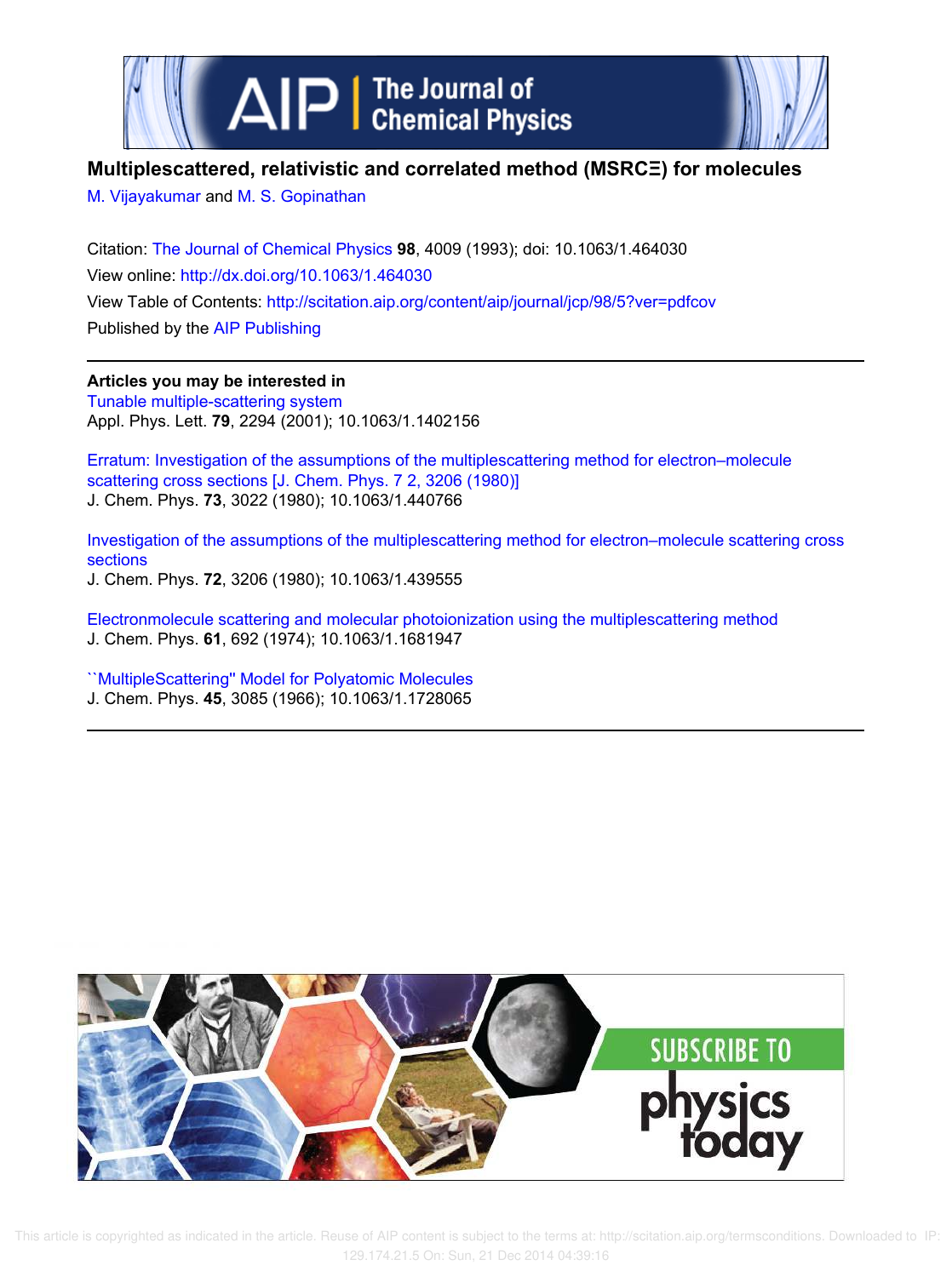# **Multiple-scattered, relativistic and correlated method (MS-RCE) for molecules**

M. Vijayakumar and M. S. Gopinathan

*Department of Chemistry, Indian Institute of Technology, Madras-600 036, India* 

(Received 19 June 1992; accepted 24 September 1992)

We have recently proposed a "fully" correlated relativistic local density method called RCE method [M. Vijayakumar, N. Vaidehi, and M. S. Gopinathan, Phys. Rev. A 40,6834 (1989)] for atoms and it has been shown that the results are of near Dirac-Hartree-Fock (DHF) accuracy. In this paper, the extension of the RC $\Xi$  method to molecules by modifying the standard multiple-scattering  $X\alpha$  (MS- $X\alpha$ ) method is presented. Then, the modified method is applied to calculate various molecular properties such as the molecular correlation energy, the molecular orbital energy levels, the molecular orbital ionization energies, expectation value of *1/r,* and magnetic property like isotropic shielding constant for atoms in molecules. Such calculations are made for several molecules including some of them containing heavy atoms. The calculated molecular properties are compared with the available experimental results and with results calculated by other methods. The effects of relativistic and correlation corrections on these molecular properties are discussed.

## **I. INTRODUCTION**

Many methods to perform molecular structure calculations have been reported in literature. The traditional one is the nonrelativistic *ab initio* Hartree-Fock (HF) method<sup> $1,2$ </sup> which has been successfully applied to molecules containing light atoms. The nonrelativistic HF theory does not take care of either relativistic effects or correlation. Several versions of the relativistic methods,  $3-8$  the correlated methods,  $2,6,9,10$  and the relativistic and correlated methods<sup>6</sup> are available for atoms and molecules with different levels of computational difficulties. The most rigorous relativistic method is the Dirac-Fock(DF) method.<sup>3,4</sup> Dirac-Fock one-center expansion method for molecules proposed by Mackrodt<sup>5</sup> is extensively applied to study the electronic structure of metal hydrides  $\text{MH}_{n}$ <sup>5</sup>

Using the relativistic effective core potential, completeactive-space self-consistent-field  $(CASSCF)$  method<sup>6</sup> has been developed for molecules, and this method has been extensively used to study the bond properties and electronic structure of metal clusters containing heavy atoms. This method takes care of both relativistic and correlation corrections. The applications of this method has been recently reviewed by Balasubramanian.<sup>7</sup> In the Dirac-Slater discrete variational (DS-DV) method,<sup>8</sup> the exchange potential in the DF method is replaced by the Slater's local exchange potential. The *ab initio* methods discussed earlier are computationally expensive and practically impossible for fairly large molecules containing many heavy atoms. To overcome the computational difficulties, semiempirical methods<sup>11–15</sup> such as extended Hûkel theory (EHT),<sup>11</sup> relativistic extended Hûckel theory  $(REX)$ ,<sup>12</sup> complete neglect of differential overlap (CNDO) method, $13$  and the relativistic extension of the CNDO method proposed by Boca<sup>14</sup> have been developed.

Another simple and promising approach to the molecular structure calculations is the local density methods. Many local density methods are reported in literature.<sup>17-22</sup> The density functional theory  $(DFT)^{16}$  with the different exchange-correlation functionals developed for atoms<sup>17-22</sup> has been extended to molecules. The relativistic extension of the DFT was developed in 1973 by Rajagopal and developed by others.<sup>22</sup> These methods have been successfully applied to calculate various molecular properties. The application of many such methods to molecules has been recently reviewed by Carrol *et al. <sup>23</sup>*

Following the work of Slater for solids,  $24$  Johnson has developed a theory for molecules, called the multiplescattering (MS) or scattered-wave(SW)-X $\alpha$  method or briefly MS-X $\alpha$  method.<sup>25-27</sup> Because of the simplicity of the method and the rapid convergence, the *MS-Xa* method has been now successfully applied to study the electronic structure of metal clusters and bonding in the transition metal complexes. The modification of the *MS-Xa* method is discussed in Sec. II and results computed from the modified method are discussed in Sec. III.

## II. MODIFICATION OF THE MS-X $\alpha$  METHOD: THE MS-**RCE METHOD**

The central idea in the  $MS-X\alpha$  method is to partition the molecular space into different regions such as (i) atomic region (I), (ii) interatomic region (II), and (iii) outersphere or extramolecular region (III), and then to solve the Schrödinger equations in each region employing the appropriate boundary conditions. The computational simplicity of the MS- $X\alpha$  method is through the use of the Slater's local exchange potential  $V_t^{x\alpha}(r)$  defined as

$$
V_{1}^{x\alpha}(r) = -6\alpha \left[\frac{3}{4\pi} \rho_{1}(r)\right]^{1/3},
$$
 (1)

where  $\alpha$  is an adjustable parameter and  $\rho_1(r)$  is the sum of electron densities of all up-spin electrons of the atom *"A"*  given by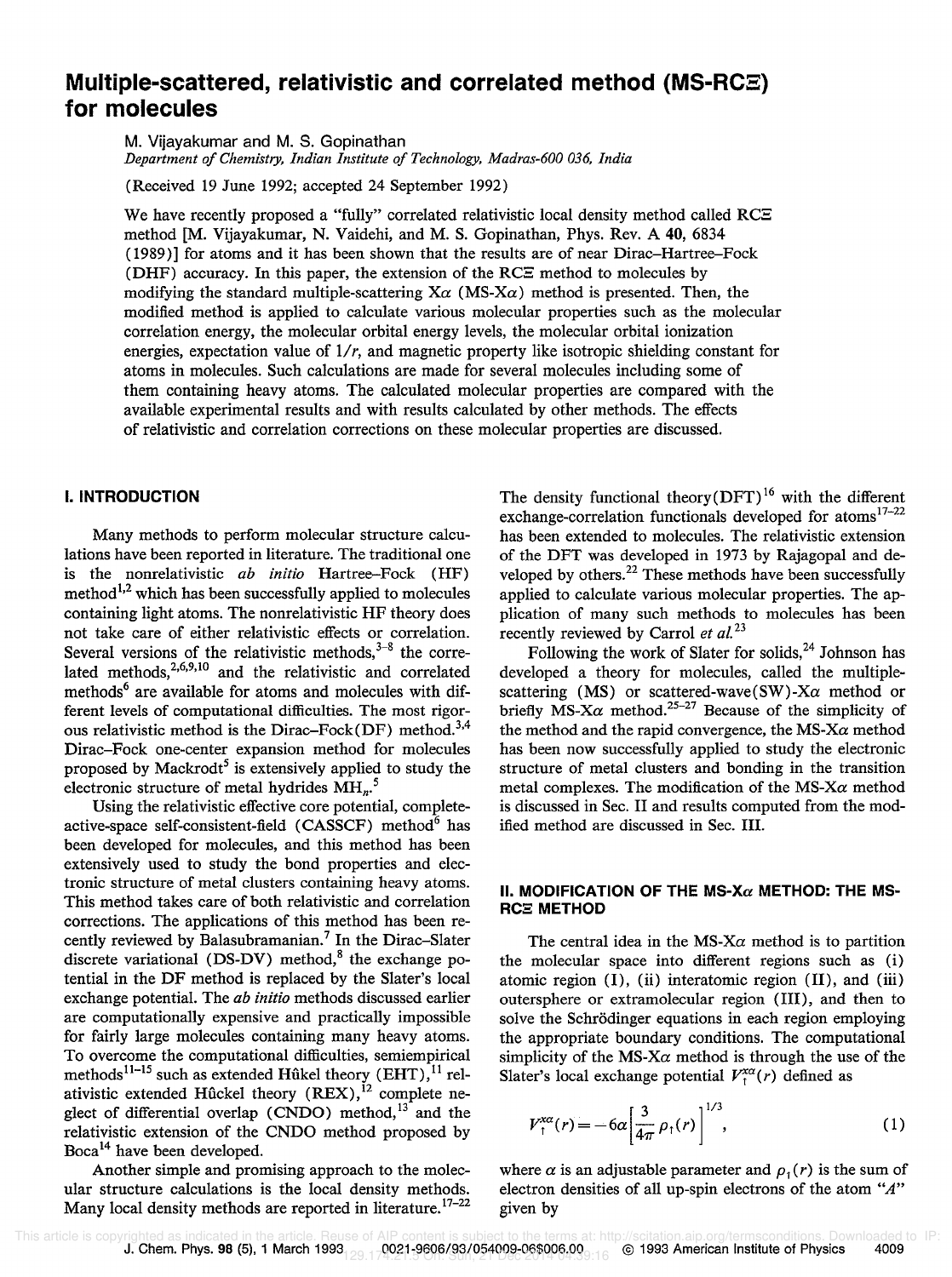$$
\rho_{\uparrow}(r) = \sum_{i_{\uparrow}} n_{i} u_{i}^{*}(r) u_{i}(r).
$$
 (2)

The values of the parameter  $\alpha$  obtained by Schwarz<sup>28</sup> ranging from 0.978 for H to 0.692 for Rn have been used in the *MS-Xa* method.

The MS-X $\alpha$  package written by Cook and Case<sup>29,30</sup> is converted on IBM PC/AT compatible systems by the present authors. Then the *PC*/AT Version of the *MS-Xa* package is further modified according to what is given in the rest of this section. Because of the computational simplicity and the applicability of the method to molecules containing heavy atoms, the  $MS-X\alpha$  method is widely used in many fields of research—chemistry,  $31-36$  physics,  $37-40$ and biology.<sup>41</sup>

The question whether the  $X\alpha$  theory has intrinsic accuracy to warrant the inclusion of relativistic effects is an important one. However, it is difficult to decide this question *a priori* since *Xa* method, being an approximate theory, performs differently for different properties.42 Relativistic extensions of semiempirical theories such as  $EHT^{11,12}$ and  $\text{CNDO}^{13,14}$  are often undertaken in the hope that specifically relativistic effects would be qualitatively described even though such theories may not have a high degree of intrinsic accuracy. It is in this spirit that the present modification of the  $MS-X\alpha$  method is undertaken.

We now present the modification of the *MS-Xa*  method. Before proceeding further, the work on the atomic calculations is first recalled. A parameter-free selfinteraction-corrected local-density method called E method<sup>43</sup> has been proposed earlier for atoms. The results of the E method were shown to be of near Hartree-Fock accuracy. The  $\Xi$  method was then modifed further by incorporating the major relativistic correction terms in the one-electron Hamiltonian and by including the explicit expression for Coulomb correlation potential in the Hamiltonian. The results of the modifed method for atoms called the relativistic and correlated  $\Xi$  or briefly RCE method<sup>44</sup> were shown to be of near Dirac-Hartree-Fock accuracy. The correlation energy obtained from the RCE method is in good agreement with "exact" correlation energy reported in literature and with those calculated by other methods. The atomic properties calculated by using the RCE method are in general in agreement with experimental results. Recently, the RCE method is successfully applied to calculate the Auger transition energy for light and heavy atoms.<sup>44</sup> Encouraged by the results of the RCE method, we extended the formalism to molecular calculations.

The average potentials used to solve the Schrödinger equation in the atomic, interatomic and outer sphere molecular regions are modified in the following way:

(i) Self-interaction corrected local exchange potential. As in the case for atoms,  $43,44$  the exchange potential used to solve the Schrödinger equation in each region, is separated into self-interaction potential  $V_1^{\text{si}}(r)$  and "pure" exchange potential  $V_t^{\text{ex}}(r)$ , as

$$
V_1^x(r) = V_1^{\text{si}}(r) + V_1^{\text{ex}}(r), \tag{3}
$$

where  $V_1^{\text{si}}(r)$ , the self-interaction potential at point *r*, is given by

$$
V_{\uparrow}^{\rm si}(r) = -\sum_{i_{\uparrow}} \frac{n_{i}u_{i}^{*}(r)u_{i}(r)\int n_{i}u_{i}^{*}(r')u_{i}(r')g_{rr'}\,dr'}{\rho_{\uparrow}(r)} \qquad (4)
$$

with

 $g_{rr'} = 2/|r-r'|$ 

and pure exchange potential at point *r*,  $V_f^{ex}(r)$ , for up spin electrons derived by Vaidehi and Gopinathan,<sup>43</sup> is given as

$$
V_{\dagger}^{\text{ex}}(r) = -4\pi^{1/3} (2^{1/3} - 1) \left(\frac{1}{n} + \frac{1}{3}\right)^{-2/3}
$$
  
 
$$
\times \sum_{i_1} \frac{\rho'_{i_1}(r)\rho_{\dagger}^{-2/3}(r)n_i u_i^*(r)u_i(r)}{\rho_{\dagger}(r)}
$$
(5)

and similar expressions for down spin electrons. In Eq. (5)  $\rho'_{i}$  (*r*) represents the density of electrons of up spin at point *r* excluding the density of the up spin electron in the spinorbital  $u_i(r)$ 

$$
\rho'_{i_1}(r) = \sum_{k(\neq i)_1} n_k u_k^*(r) u_k(r).
$$
 (6)

Since the MS- $X\alpha$  method does not involve the calculation of wave functions of individual orbitals, the orbital dependent  $V_t^{si}(r)$  and  $V_t^{ex}(r)$  potentials are averaged out as follows.

We now define the density of the ith orbital as the average

$$
\rho_{i,}(r) = \rho_{i}(r)/n_{i} \tag{7}
$$

and hence  $\rho'_{i}$  (*r*) given in Eq. (6) becomes

$$
\rho'_{i_1}(r) = \rho_1(r) - \rho_1(r)/n_1.
$$
 (8)

Upon substituting these expressions Eqs. (7) and (8) in Eqs.  $(4)$  and  $(5)$ , we get the following expressions for  $V_t^{\rm si}(r)$  and  $V_t^{\rm ex}(r)$  potentials:

$$
V_{1}^{\text{si}}(r) = -\frac{1}{n_{1}} \int dr' \; \rho_{1}(r') g_{rr'} \tag{9}
$$

and

$$
V_{\dagger}^{\text{ex}}(r) = -\frac{4}{\pi^{1/3}} \frac{(2^{1/3}-1)3^{7/3}}{(2^3-2^{8/3})} a_{\dagger} \left(\frac{(n_{\dagger}-1)}{n_{\dagger}}\right) \rho_{\dagger}^{1/3}(r), \tag{10}
$$

where  $a<sub>1</sub>$  is defined as<sup>43</sup>

$$
a_1 = \pi^{2/3} (2^3 - 2^{8/3}) 3^{-7/3} \left(\frac{1}{n_1} + \frac{1}{3}\right)^{-2/3}.
$$
 (11)

Instead of the fitted parameter  $\alpha$  used in the MS-X $\alpha$ method, we have used the theoretical parameter  $a_t$ , value for the calculation of  $V_f^{\text{ex}}(r)$  potential.

(ii)<sup>-</sup>Coulomb correlation potential. We now extend the method of calculating the Coulomb correlation potential for atoms, described in Ref. 44, to molecules. In the standard  $MS-X\alpha$  method, the Coulomb correlation is not explicitly incorporated. We use the correlation potential, in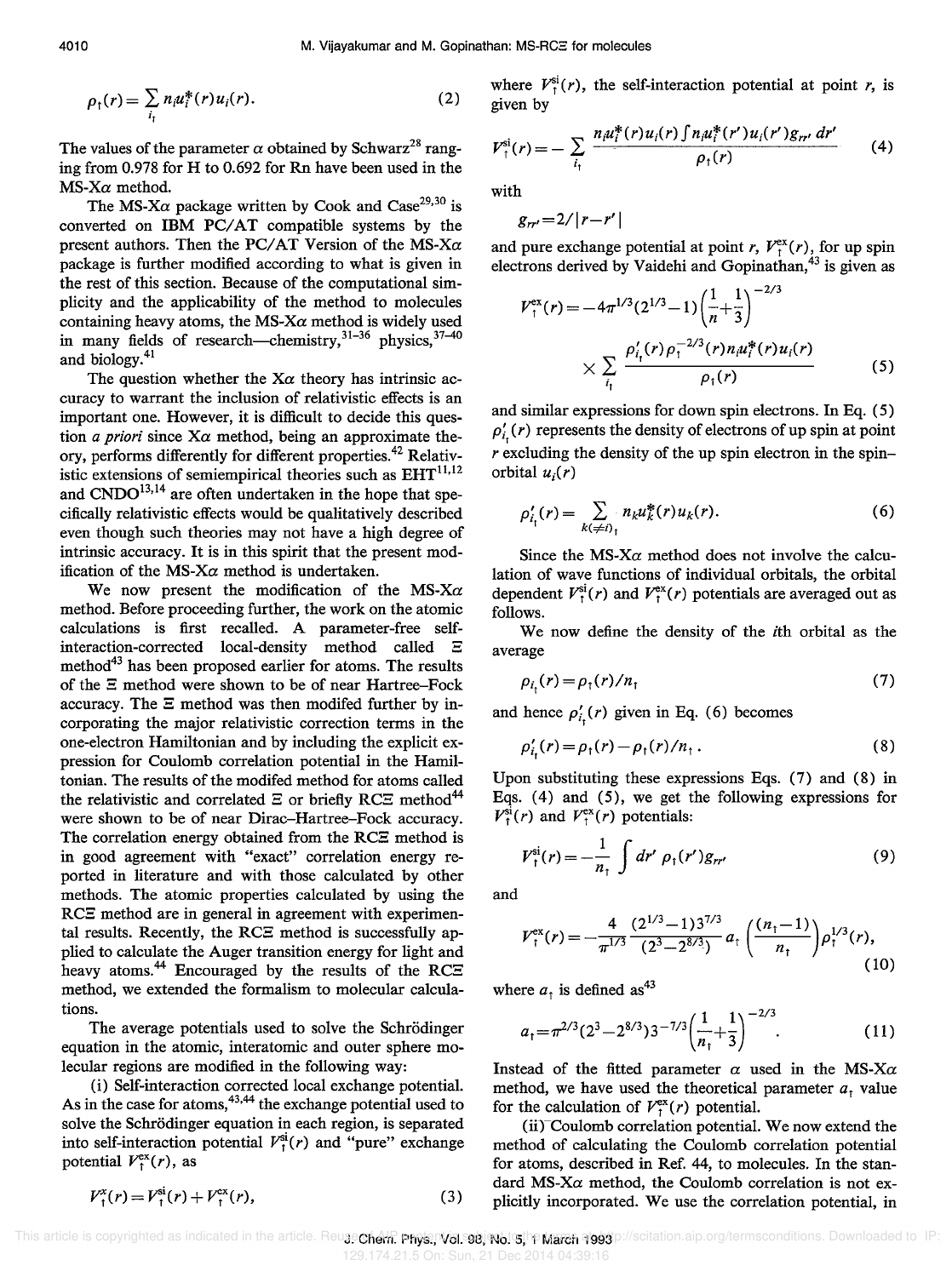the molecular calculations. With correlation, the final form of the average potential to be solved in each region is given as

$$
V_I(r) = V^C(r) + V^{\text{si}}_{\uparrow}(r) + V^{\text{ex}}_{\uparrow}(r) + V^{\text{corr}}_{\uparrow}(r). \tag{12}
$$

Here  $V_t^{corr}(r)$  represents the average correlation potential defined as

$$
V_{\dagger}^{\text{corr}}(r) = -\frac{8}{27x^3} \left[ \pi \left( \frac{1}{n_1} + \frac{1}{3} \right) \rho_1(r) \right]^{-1} \times \left[ \frac{1}{\pi \left( \frac{1}{n_1} + \frac{1}{3} \right) \rho_1(r)} \right]^{-1/3} + 1 \right]^{-1} \rho_1(r), \tag{13}
$$

with the parameter  $x=0.75$  as in atoms.

Using the modified average potential of Eq. (12), the one-electron Schrödinger equation is solved in the region I which is similar to the MS- $X\alpha$  method. In the intersphere region, the constant potential  $\bar{V}_{II}$  used to solve the Schrödinger equation is obtained by averaging the  $V^{C}(r)$ ,  $V_{t}^{\text{si}}(r)$ ,  $V_t^{\text{ex}}(r)$ , and  $V_t^{\text{corr}}(r)$  over that region.

(iii) Relativistic effective core potential. As far as the relativistic corrections are concerned, in the atomic part of the modified MS- $X\alpha$  method, these corrections are incorporated. The relativistically corrected atomic densities are used to generate the molecular potential in the XAINPOT program. <sup>30</sup>**In** the molecular part, the relativistic calculations are performed by freezing the core levels of molecule. The calculation is not a full relativistic calculation in the sense that the relativistic correction terms are not incorporated in the Hamiltonian as in the case of atoms where the major relativistic correction terms are incorporated in the Hamiltonian.<sup>44</sup>

To summarize, the present modifications of the  $MS-X\alpha$  method are given below:

(i) Self-interaction corrected local exchange potential is used instead of the Slater's exchange potential.

(ii) Theoretical value for the parameter *a* is used to calculate the pure exchange potential instead of the fitted  $\alpha$ parameter values in the MS-X $\alpha$  method.

(iii) The Coulomb correlation is explicitly incorporated in the molecular calculations.

(iv) The relativistic corrections are incorporated in the atomic part of the calculations and are retained in the molecular calculations by freezing the core levels.

The modified  $MS-X\alpha$  method, called the MS-RCE method is used to calculate many molecular properties and the results are compared with the available experimental results and with the results by other methods. The present MS-RCE calculations should be regarded as preliminary or exploratory in nature designed to study the effect of the modificatioris discussed above.

## **III. RESULTS OF THE MS-RC** $\overline{z}$  **METHOD**

In this section, the application MS-RCE method to calculate various molecular properties using the Norman

TABLE I. The Norman sphere radii" (Bohr) used in the present ca1culations.<sup>b</sup>

| Molecule/Atom    |       | Norman radius | Molecule/Atom    |              | Norman radius |  |
|------------------|-------|---------------|------------------|--------------|---------------|--|
| ВH               | в     | 2.4679        | HBr              | н            | 1.3297        |  |
|                  | н     | 1.4816        |                  | Br           | 2.8144        |  |
|                  | Outer | 3.6357        |                  | Outer        | 4.1503        |  |
| CH               | c     | 3.3166        | HI               | н            | 1.4136        |  |
|                  | н     | 1.3184        |                  | I            | 3.2036        |  |
|                  | Outer | 3.6357        |                  | Outer        | 4.7238        |  |
| NH               | N     | 2.0795        | Cl <sub>2</sub>  | $\mathbf{C}$ | 2.4237        |  |
|                  | н     | 1.1994        |                  | Outer        | 4.3134        |  |
|                  | Outer | 3.0602        |                  |              |               |  |
| OН               | o     | 1.9364        | Br <sub>2</sub>  | Br           | 2.7331        |  |
|                  | н     | 1.1097        |                  | Outer        | 4.8967        |  |
|                  | Outer | 2.8538        |                  |              |               |  |
| FH               | F     | 1.8173        | $\mathbf{I}_2$   | I            | 3.1371        |  |
|                  | н     | 1.0397        |                  | Outer        | 4.8967        |  |
|                  | Outer | 2.6837        |                  |              |               |  |
| BО               | В     | 1.7409        | Cu <sub>2</sub>  | Cu           | 2.7600        |  |
|                  | O     | 1.7415        |                  | Outer        | 4.8575        |  |
|                  | Outer | 2.8755        |                  |              |               |  |
| NO               | N     | 1.6074        | Ag <sub>2</sub>  | Ag           | 2.9726        |  |
|                  | o     | 1.5923        |                  | Outer        | 5.3177        |  |
|                  | Outer | 2.6949        |                  |              |               |  |
| B <sub>2</sub>   | B     | 2.2972        | Au <sub>2</sub>  | Au           | 2.9336        |  |
|                  | Outer | 3.7794        |                  | Outer        | 5.2692        |  |
| $\mathbf{C}_2$   | c     | 1.8971        | MnO <sub>4</sub> | Mn           | 1.9608        |  |
|                  | Outer | 3.1367        |                  | о            | 1.8008        |  |
|                  |       |               |                  | Outer        | 4.8054        |  |
| $\mathbf{N}_2$   | N     | 1.6284        | $\rm{C_6H_6}$    | с            | 1.6370        |  |
|                  | Outer | 2.6979        |                  | н            | 1.2306        |  |
| $\mathbf{O}_2$   | o     | 1.5761        |                  | Outer        | 5.7173        |  |
|                  | Outer | 2.6825        |                  |              |               |  |
| F <sub>2</sub>   | F     | 1.7174        |                  |              |               |  |
|                  | Outer | 3.0569        |                  |              |               |  |
| H <sub>2</sub> O | н     | 1.0558        |                  |              |               |  |
|                  | О     | 1.6607        |                  |              |               |  |
|                  | Outer | 2.6651        |                  |              |               |  |
| $O_3$            | o     | 1.6000        |                  |              |               |  |
|                  | Outer | 3.5500        |                  |              |               |  |
| SO <sub>2</sub>  | s     | 1.6397        |                  |              |               |  |
|                  | О     | 1.4613        |                  |              |               |  |
|                  | Outer | 3.5847        |                  |              |               |  |
| $\rm SF_6$       | s     | 1.7612        |                  |              |               |  |
|                  | F     | 1.2245        |                  |              |               |  |
|                  | Outer | 4.2101        |                  |              |               |  |
| HCl              | н     | 1.2604        |                  |              |               |  |
|                  | Cl    | 2.5512        |                  |              |               |  |
|                  | Outer | 3.7555        |                  |              |               |  |

"J. G. Norman, Jr., Mol. Phys. 31, 1191 (1976).

experimental bond length and bond angle used are taken from *CRC Handbook of Chemistry and Physics,* 68th ed., 1987-1988 (CRC, Florida, 1987).

sphere radii for atoms generated by the XAINPOT program given in Table I and the results are discussed in this section.

### **A. Molecular correlation energy**

Using the following expression, the molecular correlation is calculated in the MS-RCE method:

$$
E_{\text{Present}}^{\text{corr}} = \sum_{A} E_{A}^{\text{corr}}, \tag{14}
$$

where  $E_A^{\text{corr}}$ , the correlation energy of the electrons in the atomic region *A,* is given as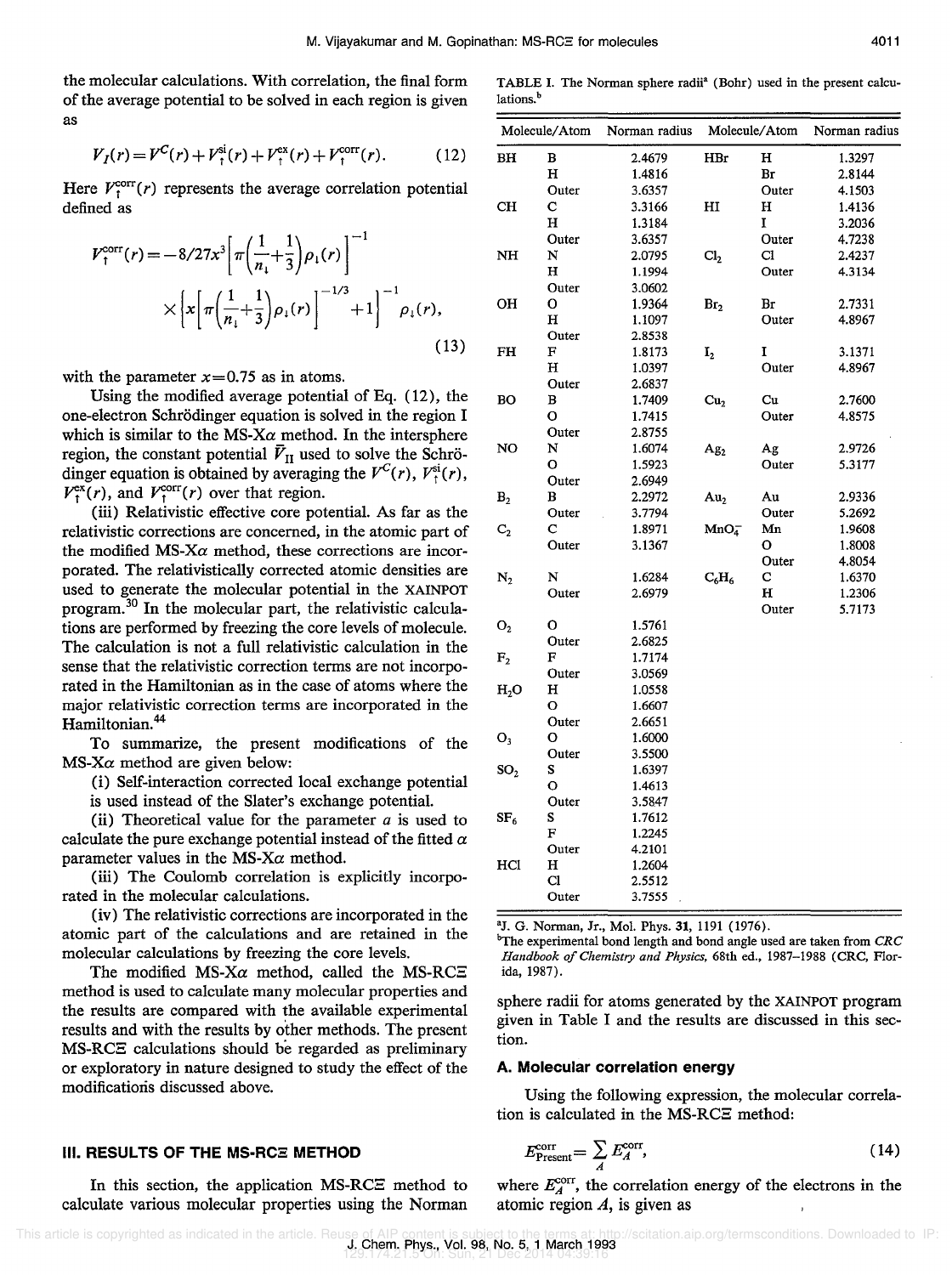TABLE II. Molecular correlation energy (in Ry) calculated by the present MS-RCE method.

| Molecule         | $E_{\rm VWN}^{\rm corr}$ a | $E_{\rm SPP}^{\rm corrb}$ | $E_{\rm GCP}^{\rm corr}$ c | d<br>$E_{\rm Present}^{\rm corr}$ | $E_{\rm Exact}^{\rm corr}$ e |
|------------------|----------------------------|---------------------------|----------------------------|-----------------------------------|------------------------------|
| BH               | 0.700                      | 0.362                     | 0.324                      | 0.202                             | 0.304                        |
| CH               | 0.848                      | 0.434                     | 0.414                      | 0.275                             | 0.392                        |
| NH               | 0.998                      | 0.498                     | 0.498                      | 0.363                             | 0.478                        |
| OH               | 1.208                      | 0.620                     | 0.630                      | 0.455                             | 0.620                        |
| FH               | 1.408                      | 0.728                     | 0.748                      | 0.558                             | 0.754                        |
| BO               | 1.722                      | 0.880                     | 0.878                      | 0.639                             | 0.932                        |
| NO               | 2.058                      | 1.062                     | 1.092                      | 0.786                             | 1.210                        |
| B <sub>2</sub>   | 1.182                      | 0.600                     | 0.562                      | 0.375                             | 0.652                        |
| $C_{2}$          | 1.538                      | 0.796                     | 0.790                      | 0.520                             | 1.020                        |
| $\rm N_2$        | 1.890                      | 0.978                     | 1.000                      | 0.696                             | 1.090                        |
| $\mathbf{O}_2$   | 2.220                      | 1.140                     | 1.178                      | 0.867                             | 1.294                        |
| ${\bf F_2}$      | 2.602                      | 1.346                     | 1.372                      | 1.082                             | 1.470                        |
| H <sub>2</sub> O | 1.328                      | 0.688                     | 0.730                      | 0.473                             | 0.734                        |
| $O_3$            |                            |                           |                            | 1.323                             |                              |
| $\mathbf{S}_2$   |                            |                           |                            | 2.476                             |                              |
| SO <sub>2</sub>  |                            |                           |                            | 2.107                             |                              |
| SF <sub>6</sub>  |                            |                           |                            | 4.426                             |                              |
| HCl              |                            |                           |                            | 1.384                             |                              |
| HBr              |                            |                           |                            | 3.696                             |                              |
| H <sub>I</sub>   |                            |                           |                            | 6.162                             |                              |
| Cl <sub>2</sub>  |                            |                           |                            | 2.704                             |                              |
| Br <sub>2</sub>  |                            |                           |                            | 7.411                             |                              |
| $\mathbf{I}_2$   |                            |                           |                            | 12.303                            |                              |
| Cu <sub>2</sub>  |                            |                           |                            | 5.858                             |                              |
| Ag <sub>2</sub>  |                            |                           |                            | 10.732                            |                              |
| Au <sub>2</sub>  |                            |                           |                            | 20.412                            |                              |
| MnO <sub>4</sub> |                            |                           |                            | 4.225                             |                              |
| $C_6H_6$         |                            |                           |                            | 1.764                             |                              |

'The molecular correlation energy calculated by Vosko *et at.* taken from Ref. 23.

<sup>b</sup>The molecular correlation energy calculated by using the method developed by Savin *et at.* taken from Ref. 23.

cThe gradient-corrected molecular correlation energy calculated by the method proposed by Perdew taken from Ref. 23.

dThe molecular correlation energy calculated by using the present MS-RCB method.

"The exact molecular correlation energy reported by Carrol *et at.,* Ref. 23.

$$
E_A^{\text{corr}} = 1/2 \int V_{A1}^{\text{corr}}(r) \rho_1^A(r) + 1/2 \int V_{A1}^{\text{corr}}(r) \rho_1^A(r), \tag{15}
$$

where  $V_{A\uparrow}^{\text{corr}}(r)$  is defined as in Eq. (13) and a similar expression for  $V_{A_1}^{\text{corr}}(r)$ . The index *A* represents the atomic region I; and for outer sphere it represents the outer sphere region **III.** The summation goes over all the atoms in the molecule including the outer sphere region. In the intersphere region II, the correlation potential is calculated from the constant charge density and instead of integrating over the space, the correlation energy is calculated by multiplying the correlation potential with the total charge in that region II.

Using Eq. (14), we have calculated the molecular correlation energy for various diatomic and poly atomic molecules, some of them containing heavy atoms. In Table II, we have given the values for various diatomic molecules along with the reported results by other methods such as those proposed by Vosko *et al.* (VWN),<sup>17</sup> Stoll *et al.*  $(SPP)$ ,<sup>18</sup> and Perdew(GCP).<sup>20</sup> The "exact" molecular correlation energy<sup>23</sup> is also shown. From this table and Fig. I it is seen that correlation energy calculated by the present



FIG. 1. Comparison of molecular correlation energy calculated by the present MS-RCB method with the exact correlation and that by other methods.

MS-RC $\Xi$  method is better than the VWN results but compared to SPP and GCP results, it gives slightly poorer results and the correlation energy is underestimated by the present method. One can, however, get better results by suitably adjusting the value of the parameter *x* used to calculate the correlation potential defined in Eq. (13). For instance, the molecular correlation energies of the molecule  $F_2$  calculated with different values of  $x=0.75$ , *x=0.80,* and *x=0.85* are 1.082, 1.280, and 1.498, respectively. From these values, it is seen that the correlation energy calculated with the parameter value  $x=0.85$  is close to the exact correlation energy. This result is in agreement with the observation<sup>44</sup> that for the light atoms of the 1st row, the value of *x* should be greater than 0.75 to reproduce the exact correlation energy.

In Table II, we have also shown the correlation energy for polyatomic molecules, some of them containing heavy atoms, for which the exact correlation energy are not yet available.

#### **B. Molecular orbital energy levels**

Though eigenvalues in the Hartree-Fock theory and the  $X\alpha$  theory have different physical meaning, it is instructive to compare them for different molecules. In the history of molecular quantum mechanical calculations, one of the well studied molecules is  $MnO<sub>4</sub>$ . We have also studied the electronic structure of this molecule. In Table **III**  we have shown the energy levels calculated by the present MS-RC $\Xi$  method along with those by the MS-X $\alpha$ method<sup>26</sup> and the *ab initio* (SCFMO CI) method.<sup>45</sup> The valence orbitals calculated using the present method are more negative compared to the MS-Xa or *ab initio* results while for the core orbitals, the MS-RCE method values are less negative. This is probably due to the approximation that gives the same average self-interaction and exchange potentials for core and valence levels.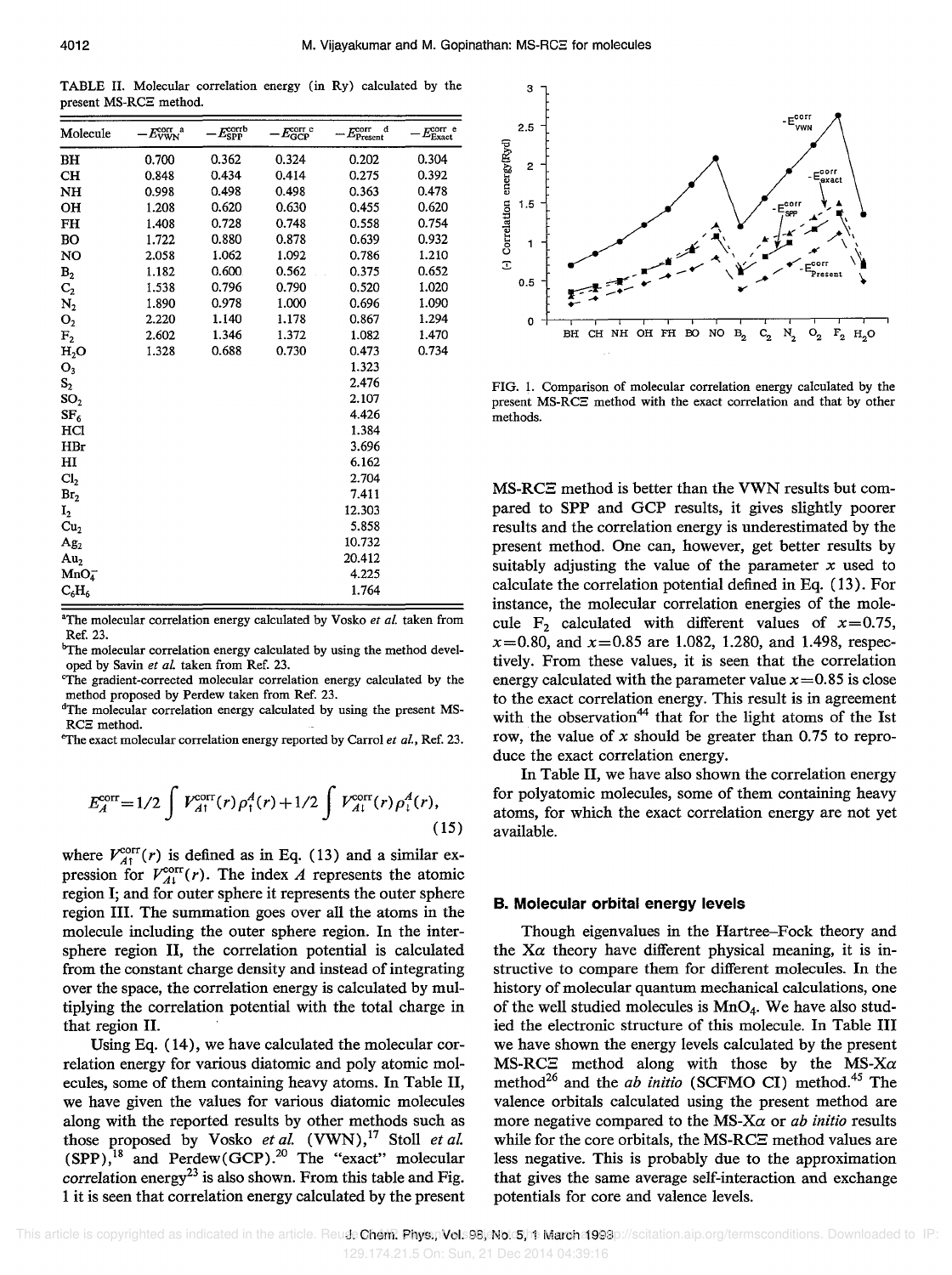TABLE III. Comparison of molecular orbital energy levels (in Ry) of  $MnO<sub>4</sub>$  calculated by the present MS-RCE method with that by MS-X $\alpha$ and *ab initio* methods.

| MО                      | $MS-X\alpha^2$ | MS-RCE <sup>b</sup> | Ab initio $\degree$ |
|-------------------------|----------------|---------------------|---------------------|
| $7a_1$                  | $-0.006$       | $-0.238$            | 0.954               |
| $7t_1$                  | $-0.350$       | $-0.631$            | 0.578               |
| 2e                      | $-0.526$       | $-0.798$            | 0.453               |
| 1 <sub>t</sub>          | $-0.682$       | $-0.976$            | $-0.411$            |
| 6t <sub>2</sub>         | $-0.761$       | $-1.027$            | $-0.487$            |
| 6a.                     | $-0.775$       | $-1.187$            | $-0.535$            |
| 1e                      | $-0.901$       | $-1.187$            | $-0.837$            |
| $5t_2$                  | $-0.915$       | $-1.353$            | $-0.876$            |
| 4t <sub>2</sub>         | $-1.785$       | $-1.734$            |                     |
| 5a,                     | $-1.813$       | $-1.761$            |                     |
| 3t <sub>2</sub>         | $-4.259$       | $-4.162$            |                     |
| $4a_1$                  | $-6.435$       | $-6.326$            |                     |
| $2t(0_{1s})$            | $-37.738$      | $-37.612$           |                     |
| $3a$ (O <sub>1</sub> ,) | $-37.738$      | $-37.612$           |                     |
| $1t_{2}(Mn_{2p})$       | $-46.513$      | $-46.574$           |                     |
| $2a_1(Mn_2)$            | $-54.105$      | $-54.158$           |                     |
| $1a_1(Mn_{1s})$         | $-468.584$     | -468.500            |                     |

"The values calculated using the standard  $MS-X\alpha$  method are taken from Ref. 26.

<sup>b</sup>The values are calculated by using the present MS-RCE method, but essentially without relativistic correction (i.e., without freezing the core orbitals) for comparison with *MS-Xa* and *ab initio* results.

"The values calculated using the *ab initio* (SCFMO CI) method are taken from Ref. 45.

### **c. Ionization energy of molecular orbitals**

Another well studied molecule is  $SF<sub>6</sub>$ . We have also calculated the ionization energies of molecular orbitals (MO's) of  $SF_6$  and the results are shown in Table IV. Using the Slater's transition state approach, the *MS-Xa*  values were calculated by Johnson.<sup>26</sup> In the calculations like  $X\alpha$  method, transition state procedure is used to correct for the self energy of the electron.<sup>53</sup> Since we have

TABLE IV. Comparison of ionization energy (in eV) of molecular orbitals of  $SF_6$  molecule calculated by the present MS-RCE method with those by other methods.

| MO                                | $MS - X\alpha^a$ | Ab initio <sup>b</sup> | CNDO <sup>c</sup> | $MS-RCE^d$ | Expt. <sup>e</sup> |
|-----------------------------------|------------------|------------------------|-------------------|------------|--------------------|
| $t_{1g}$                          | 15.9             | 18.2                   | 22.4              | 18.2       | $\approx$ 16.0     |
| $t_{1u}$                          | 16.8             | 19.0                   | 21.5              | 18.9       | 17.4               |
| $t_{2u}$                          | 16.8             | 19.4                   | 23.1              | 18.8       | 17.3               |
| $\boldsymbol{e}_{\boldsymbol{g}}$ | 17.5             | 19.4                   | 17.8              | 20.9       | 18.7               |
| $t_{2g}$                          | 18.8             | 22.2                   | 24.2              | 20.0       | 19.9               |
| $t_{1u}$                          | 21.8             | 24.7                   | 29.0              | 23.9       | 22.9               |
| $a_{1g}$                          | 26.7             | 29.6                   | 30.8              | 28.6       | 27.0               |
| $e_{\rm g}$                       | 35.6             | 45.6                   | 43.1              | 37.6       | 39.3               |
| $l_{1u}$                          | 36.5             | 46.8                   | 50.8              | 38.5       | 41.2               |
| $a_{lg}$                          | 39.3             | 50.4                   | 57.0              | 41.1       | 44.2               |

<sup>a</sup>The values calculated by the standard MS-X $\alpha$  method usinug the transition state procedure are taken from Ref. 26.

<sup>b</sup>The values calculated by the *ab initio* (IBMOL HF) method using the ASCF procedure are taken from Ref. 26.

The ionization energies calculated by the semiempirical using the  $\triangle$ SCF procedure method are taken from Ref. 26.

<sup>d</sup>The eigenvalues of the MS-RCE method.

"The experimental values are taken from Ref. 26.

TABLE V. Comparison of expectation value of  $1/r$  (in a.u.) and isotropic diamagnetic shielding constant (in ppm) for the atoms in molecules calculated by the present MS-RCE method with and without relativistic corrections.

|                 |              | $MS-RCE$       |                                          |                       |                        |
|-----------------|--------------|----------------|------------------------------------------|-----------------------|------------------------|
| Molecule/Atom   |              | $MS-X\alpha^a$ | Without rel <sup>b</sup>                 | With rel <sup>c</sup> | Ab initio <sup>d</sup> |
|                 |              |                | Expectation value of $1/r$               |                       |                        |
| F <sub>2</sub>  | $\mathbf{F}$ | 29.93          | 29.88                                    | 29.87                 | 30.04                  |
| Cl <sub>2</sub> | Cl:          | 68.95          | 68.70                                    | 69.63                 | 68.88                  |
| Br <sub>2</sub> | Br:          | 184.05         | 183.46                                   | 187.37                | 183.90                 |
| I <sub>2</sub>  | Ŀ            | 320.63         | 319.73                                   | 334.06                | 319.29                 |
|                 |              |                | Isotropic diamagnetic shielding constant |                       |                        |
| ${\rm F_2}$     | F:           | 531.23         | 530.39                                   | 531.02                |                        |
| Cl <sub>2</sub> | Cŀ:          | 1223.93        | 1219.36                                  | 1234.54               |                        |
| Br <sub>2</sub> | Br:          | 3267.04        | 3256.56                                  | 3325.91               |                        |
| I <sub>2</sub>  | I:           | 5691.32        | 5675.29                                  | 5929.69               |                        |

<sup>a</sup>The values are calculated using the MS-X $\alpha$  method.

 ${}^{\text{b}}$ The values are calculated using the present MS-RCE method without relativistic corrections, i.e., without freezing the core levels in the final SCF calculations.

cThe values are calculated with relativistic corrections by the present method.

dThe *ab initio* (ALCHEMY program) values are taken from Ref. 52.

already included the self-interaction correction in the modified method, we have used the eigenvalues as the ionization energy to compare the experimental values. In all the following cases, we have used the eigenvalues as the ionization energy of the molecular orbitals. In general, the MS-RCE method results are in good agreement with the experimental results<sup>26</sup> and are better than that of  $\text{CNDO}^{26}$ and  $MS-X\alpha$  results<sup>26</sup> except for outer valence orbitals for which the present method gives high values.

#### **D. Expectation values of 1/r**

 $\sim 100$ 

The expectation values of the molecules  $F_2$ ,  $Cl_2$ ,  $Br_2$ , and  $I_2$  are calculated using the MS-X $\alpha$  method and the present MS-RCE method, and the results are shown in Table V along with the *ab initio* (ALCHEMY program) results.<sup>52</sup> The nonrelativistic values are obtained by using the MS-RC3 method without freezing the core orbitals. In general, the nonrelativistic  $MS-X\alpha$  and  $MS-RC\Xi$  values agree with the *ab initio* results.<sup>52</sup> The values with relativistic corrections are higher than those of nonrelativistic ones as expected. This is due to the orbital contraction of core levels of the molecule.

## **E. Isotropic diamagnetic shielding constant**

Using the MS-X $\alpha$  method and the present MS-RC $\Xi$ method, we have calculated the isotropic diamagnetic shielding constants for some molecules with and without relativistic corrections. The results are shown in Table V. The values by  $MS-X\alpha$  method agree with the nonrelativistic MS-RCE values. As expected, the isotropic diamagnetic shielding constant increases due to the relativistic effects.

and a con-